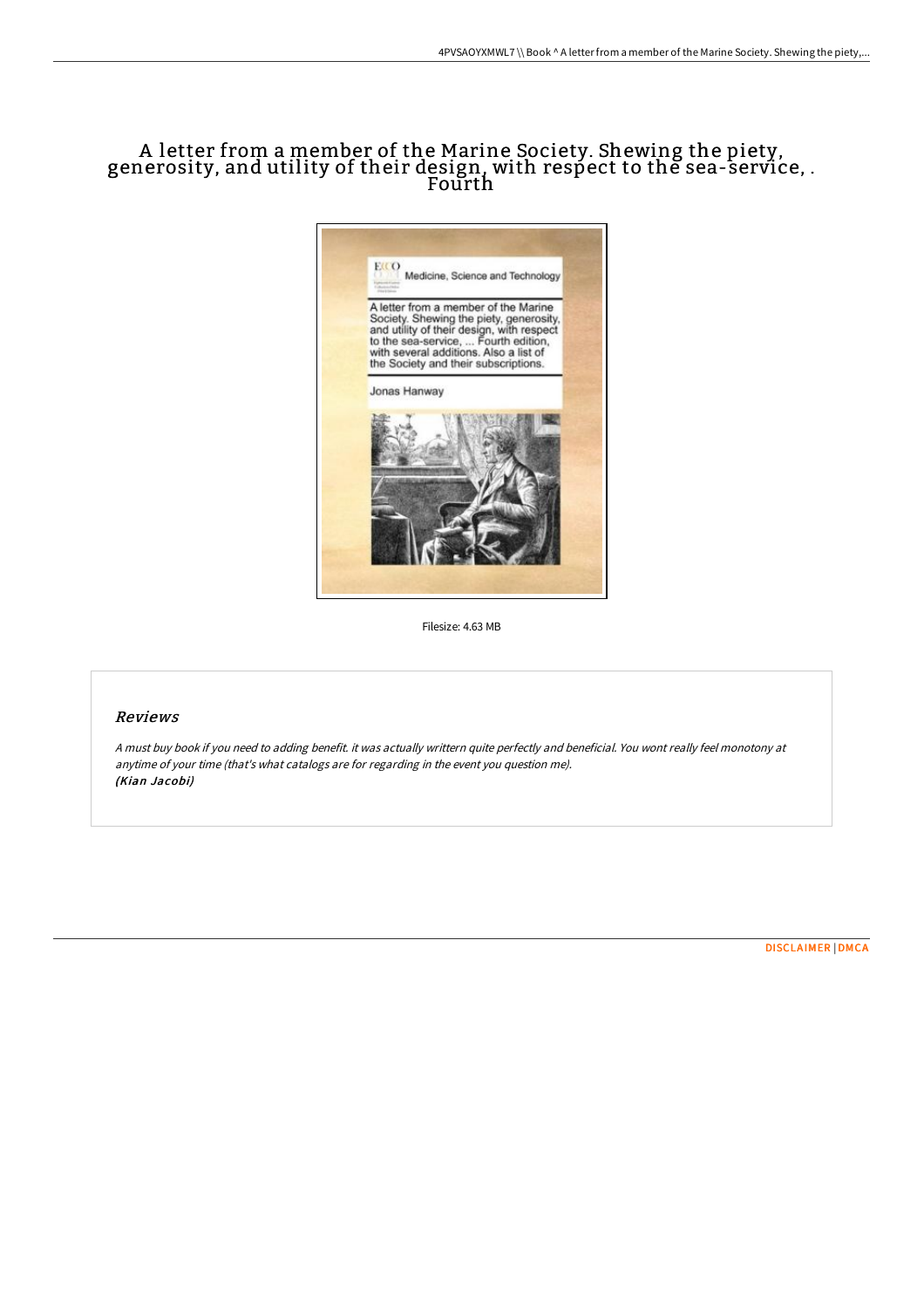## A LETTER FROM A MEMBER OF THE MARINE SOCIETY. SHEWING THE PIETY, GENEROSITY, AND UTILITY OF THEIR DESIGN, WITH RESPECT TO THE SEA-SERVICE, . FOURTH



To read A letter from a member of the Marine Society. Shewing the piety, generosity, and utility of their design, with respect to the sea-service, . Fourth PDF, make sure you access the button listed below and save the ebook or get access to other information which are related to A LETTER FROM A MEMBER OF THE MARINE SOCIETY. SHEWING THE PIETY, GENEROSITY, AND UTILITY OF THEIR DESIGN, WITH RESPECT TO THE SEA-SERVICE, . FOURTH ebook.

Gale ECCO, Print Editions, 2010. PAP. Condition: New. New Book. Delivered from our UK warehouse in 3 to 5 business days. THIS BOOK IS PRINTED ON DEMAND. Established seller since 2000.

 $\blacksquare$ Read A letter from a member of the Marine Society. Shewing the piety, [generosity,](http://techno-pub.tech/a-letter-from-a-member-of-the-marine-society-she-2.html) and utility of their design, with respect to the sea-ser vice, . Fourth Online

Download PDF A letter from a member of the Marine Society. Shewing the piety, [generosity,](http://techno-pub.tech/a-letter-from-a-member-of-the-marine-society-she-2.html) and utility of their design, with respect to the sea-service, . Fourth